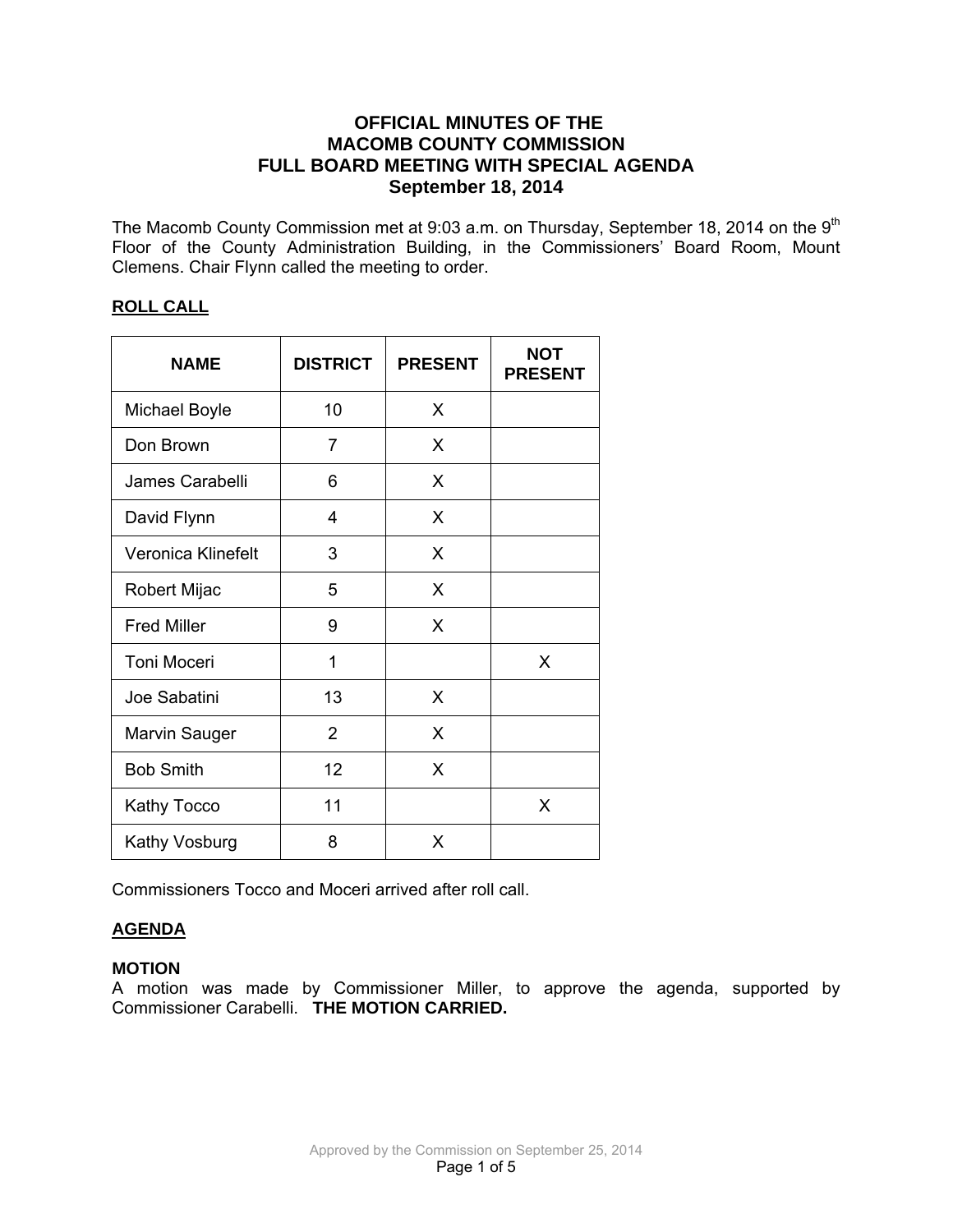## **PUBLIC PARTICIPATION**

Kevin Grand, 22079 Oakwood, Eastpointe Janice Laesser, 46808 Springwood, Macomb Township Nicolyn Brandenburg, 17396 Delaware, Macomb Township Rev. Ralph Brown, 15077 Heather Pointe Drive, Sterling Heights, Pastor of Hope United Church in Christ in Clinton Township Rev. Rick Beady, Renaissance Unity, 11200 East 11 Mile, Warren Paul Smith, Sterling Heights Rev. Michail T. Curro, United Church of Christ David Bartholomew, 137 Pleasant Street, Romeo Jose Marin, 42841 Sycamore Drive, Sterling Heights Rev. Paul Bakker, Church of the Master, 30200 Schoenherr Rd, Warren Peggy Redoute, 23516 Harvard Shore, St. Clair Shores Sommer Foster, Equality Michigan Jim Berlin, Clinton Township Julie Bondy, Sterling Heights Zach Riley Jazmine Early, 33294 Shelley Lynne Drive, Sterling Heights Rod Smith, ACLU Colin Wiebrecht, 53610 Oak Grove, Shelby Township Mike Grillo, 48229 Red Oak Drive, Shelby Township Gary Vallance, 32657 Moritz Ct, Roseville Lori, Sterling Heights Kristin Laesser, 15224 Ashley Court, Macomb Township Melissa Fish, Unity Michigan

## **EXECUTIVE SESSION TO DISCUSS LITIGATION RE: MARTHA T. BERRY**

## **MOTION**

A motion was made by Commissioner Miller to enter into Executive Session, supported by Commissioner Moceri.

A roll call vote was taken with ⅔ required.

Voting Yes were: Miller, Moceri, Sabatini, Sauger, Smith, Vosburg, Boyle, Brown, Carabelli, Klinefelt, Mijac, Tocco and Flynn. There were 13 Yes votes. There were 0 No votes.

## **THE MOTION CARRIED.**

The Commission entered an executive session at 9:55 a.m. with it ending at 11:18 a.m.

## **ADOPTION OF ORDINANCE ESTABLISHING STANDARDS AND PROCEDURES FOR USE OF THE COUNTY SEAL**

#### **MOTION**

**R14-192** A motion was made by Commissioner Vosburg, to adopt the ordinance establishing standards and procedures for use of the county seal, supported by Commissioner Brown.

**THE MOTION CARRIED.** (Record Boyle NO vote)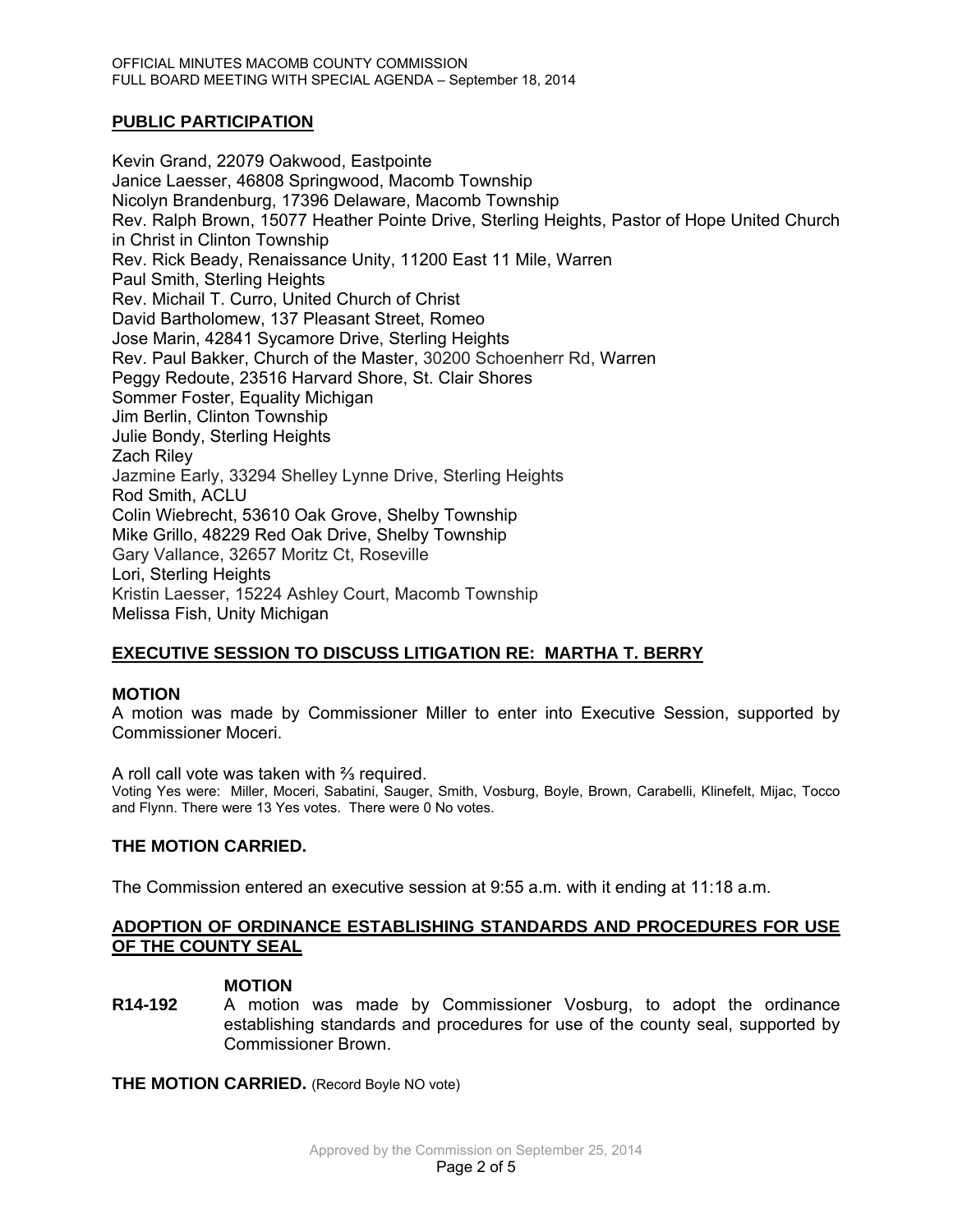## **GOVERNMENT OPERATIONS COMMITTEE MEETING – September 8, 2014**

The reading of the recommendation from the Government Operations Committee was waived and a motion was made by Chair Tocco, supported by Vice-Chair Flynn, to adopt the committee recommendation.

## **MOTION**

Commissioner Miller made a motion to postpone item #2, the Procurement Ordinance, supported by Commissioner Tocco. **THE MOTION CARRIED.** 

#### **MOTION**

**R14-193** Approve the Macomb County Human Rights Policy; further, a copy of this Board of Commissioners' action is directed to be delivered forthwith to the Office of the County Executive.

A roll call vote was taken:

Voting Yes were: Smith, Boyle, Klinefelt, Miller, Moceri, Sauger, Tocco and Flynn. There were 8 Yes votes. Voting NO were: Vosburg, Brown, Carabelli, Mijac and Sabatini. There were 5 Yes votes.

#### **THE MOTION CARRIED.**

#### **NEW BUSINESS**

Chair Flynn spoke regarding Retiree Healthcare.

Commissioner Klinefelt asked that the closed session be held at end of meetings and considering putting in the rules a comments session at meeting to allow commissioners to address questions asked by audience members.

Commissioner Vosburg spoke regarding the bonding that is going to be extended for another year and the Detroit Water and Sewer Authority.

## **MOTION**

Commissioner Brown made a motion to suspend the rules, supported by Commissioner Miller. **THE MOTION CARRIED.** 

#### **MOTION**

Commissioner Moceri made a motion for the chair to seek three quotes/proposals for a temporary independent counsel to address this issue through October 10, supported by Commissioner Tocco.

Commissioner Vosburg made a friendly amendment to change the motion to say at least two quotes and for as long as necessary. Commissioners Moceri and Tocco accepted the friendly amendment.

**R14-194** Grant the chair the authority to seek 2 quotes for independent counsel for as long as necessary to advise the Board of Commissioners on the Great Lakes Water Authority.

## **THE MOTION CARRIED.**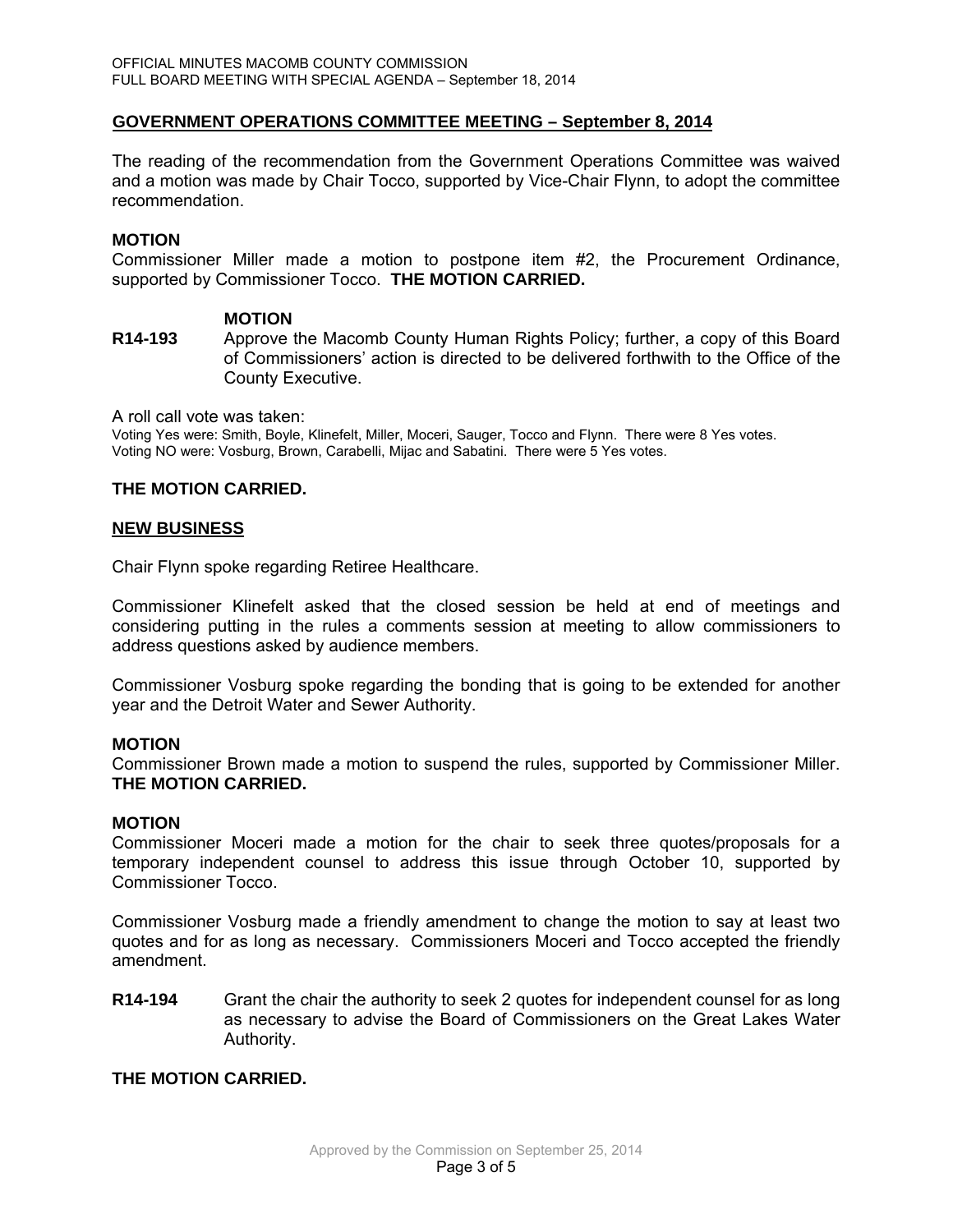Commissioner Moceri congratulated Commissioner Klinefelt on her appointment to the Michigan Association of Counties' Board of Directors.

Commissioner Carabelli wanted to share with Commissioners about the Skills Trade Training Fund and indicated details were in the flyer in their mailboxes.

Chair Flynn thanked everyone for their attention on all the issues.

## **PUBLIC PARTICIPATION**

Jazmine Early, 33294 Shelley Lynne Dr., Sterling Heights Nicolyn Brandenburg, 17396 Delaware, Macomb Township

# **ROLL CALL**

| <b>NAME</b>        | <b>DISTRICT</b> | <b>PRESENT</b> | <b>NOT</b><br><b>PRESENT</b> |
|--------------------|-----------------|----------------|------------------------------|
| Michael Boyle      | 10              | X              |                              |
| Don Brown          | $\overline{7}$  | X              |                              |
| James Carabelli    | 6               | X              |                              |
| David Flynn        | 4               | X              |                              |
| Veronica Klinefelt | 3               | X              |                              |
| Robert Mijac       | 5               | X              |                              |
| <b>Fred Miller</b> | 9               | X              |                              |
| <b>Toni Moceri</b> | 1               | X              |                              |
| Joe Sabatini       | 13              | X              |                              |
| Marvin Sauger      | $\overline{2}$  | X              |                              |
| <b>Bob Smith</b>   | 12              | X              |                              |
| <b>Kathy Tocco</b> | 11              | X              |                              |
| Kathy Vosburg      | 8               | X              |                              |